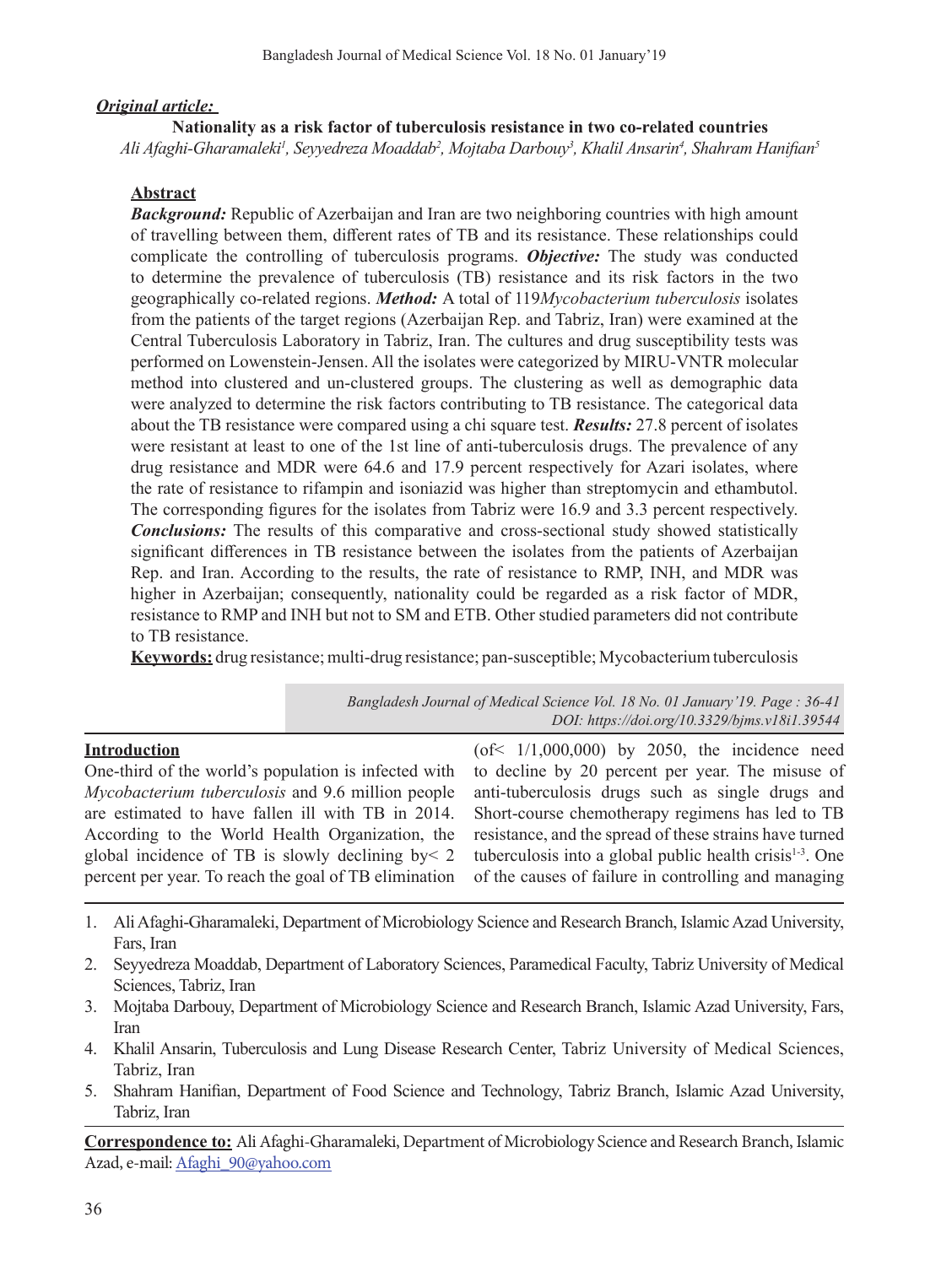of TB has been the increase of resistant MTB isolates and series treats of multidrug-resistant tuberculosis (MDR-TB) and Extensively Drug Resistance (EDR-TB)<sup>4</sup>. Globally, an estimated 3.3 percent of recently diagnosed patients and 20 percent of the treated cases suffer from MDR-TB. According to WHO report, the prevalence of MDR in Iran was 5 percentin 2014 (0.8 and 12 percent for new and treated cases respectively)<sup>5</sup>.

Generally, neighboring countries of Iran have a high rate of TB and its resistance.80 percent of TB belongs to 22 countries, two of which are Iran's eastern neighbors. Iran's neighbors except Turkey have a considerably higher rate of TB than Iran. According to WHO's 2014report, there are 17000 TB cases in Iran, and the incidence of TB is estimated to be 22 per 100000,whereas the rate rises to 77 per 100000 for the Azerbaijan Rep. The stewardship and controlling programs of TB are extremely costly. According to WHO reports, US\$ 6.6 billion was spent on prevention, diagnosis and treatment of TB in 2015<sup>5</sup>. The high cost of medical services in the Republic of Azerbaijan and the high value of Azerbaijan currency in Iran are the major causes of Azerbaijanian patients' frequent trips to Tabriz (center of east Azerbaijan Province, Iran) for getting cheaper medical services, especially for TB. The independent and comparative epidemiological studies conducted on the mentioned regions indicate high resistance of TB in Rep. of Azerbaijan to Iran.<sup>6,</sup> 7 . The current study was an attempt to investigate the TB status as well as its risk factors and interaction effects of two neighboring countries with different rates of tuberculosis.

#### **Materials and Methods**

#### *The study population and microbiological setting*

The population involved in the study was TB patients from both Azerbaijan Rep. and Tabriz who had referred to the Tuberculosis and Lung Diseases Research Center of Tabriz (Iran). The patients' demographic information (i.e., age, sex, geographical origin) was recorded by the staff of the TB Center.

All the isolates were recovered from the sputa of the patients grown on Lowenstein–Jensen (LJ) medium. The specimens were digested and decontaminated by adding half volume of sodium hydroxide (NaOH, 4%) containing N-acetyl cysteine (NALC), followed by 15 minutes of incubation. The samples were neutralized with a phosphate buffer (pH 6.8) and concentrated by centrifugation at 3000rpm for 20 minutes. The pellet was re-suspended in water to obtain a final volume of 1.5ml. This suspension was

stored for preparing smears and staining by Ziehl-Neelsen acid-fast method and later for various cultures for identification and susceptibility tests.

The isolates were identified for *M. tuberculosis* based on standard biochemical tests, including production of niacin, catalase activity, nitrate reduction, and pigment production and growth rate<sup>8</sup>.

Drug susceptibility test (DST) was carried out for the first line of anti-TB drugs such as isoniazid (INH), rifampicin (RMP), Streptomycin (SM), and ethambutol (ETB), using the proportional method. The tested drug concentrations were 4 mg/l for SM, 0.2 mg/l for INH, 40 mg/l for RF and 2 mg/l for EMB. The LJ slants were incubated at 37ºC and observed at 28 and 42 days. (Canetti et al, 1967).H37Rv standard strain with sensitivity to all drugs was used as the quality control strain<sup>9</sup>.

## *Definitions*

Any drug resistance was defined as the resistance to at least one of the first-line drugs mentioned above. Mono, two, three and four resistance was defined as resistance to only one, two, three and four of the firstline drugs respectively. MDR-TB was defined as M. tuberculosis strains that were resistant to at least INH and RMP (the two most powerful of the first-line anti-TB drugs) with or without each of other first-line drugs. Pan susceptibility was defined as no resistance to any first-line drugs.

# *Risk Factors in drug susceptibility testing*

Some of the demographic parameters such as age, sex, geographical origin as well as clustering data were considered in drug susceptibility testing. Clustering was carried out based on MIRU-VNTR (variable number tandem repeat- mycobacterial interspersed repetitive units) method, and all the isolates were sub-divided into two categories of clustered and non-clustered(data not shown). In order to examine the relationship between these parameters and drug resistance, all groups were compared for one or more anti-TB drugs and analyzed statistically.

## *The statistical analysis*

Descriptive statistics were used to describe the data. Categorical data (MDR-TB and non-MDR-TB; resistance and sensitivity between groups) were compared using a chi square test, but when expected values were less than five, the Fisher's exact test was employed. The p value of 0.05 was set as the level of confidence.

**Ethical clearance:** This study was approved by Ethics Committee of Tuberculosis and Lung Diseases Research Center of Tabriz (Iran).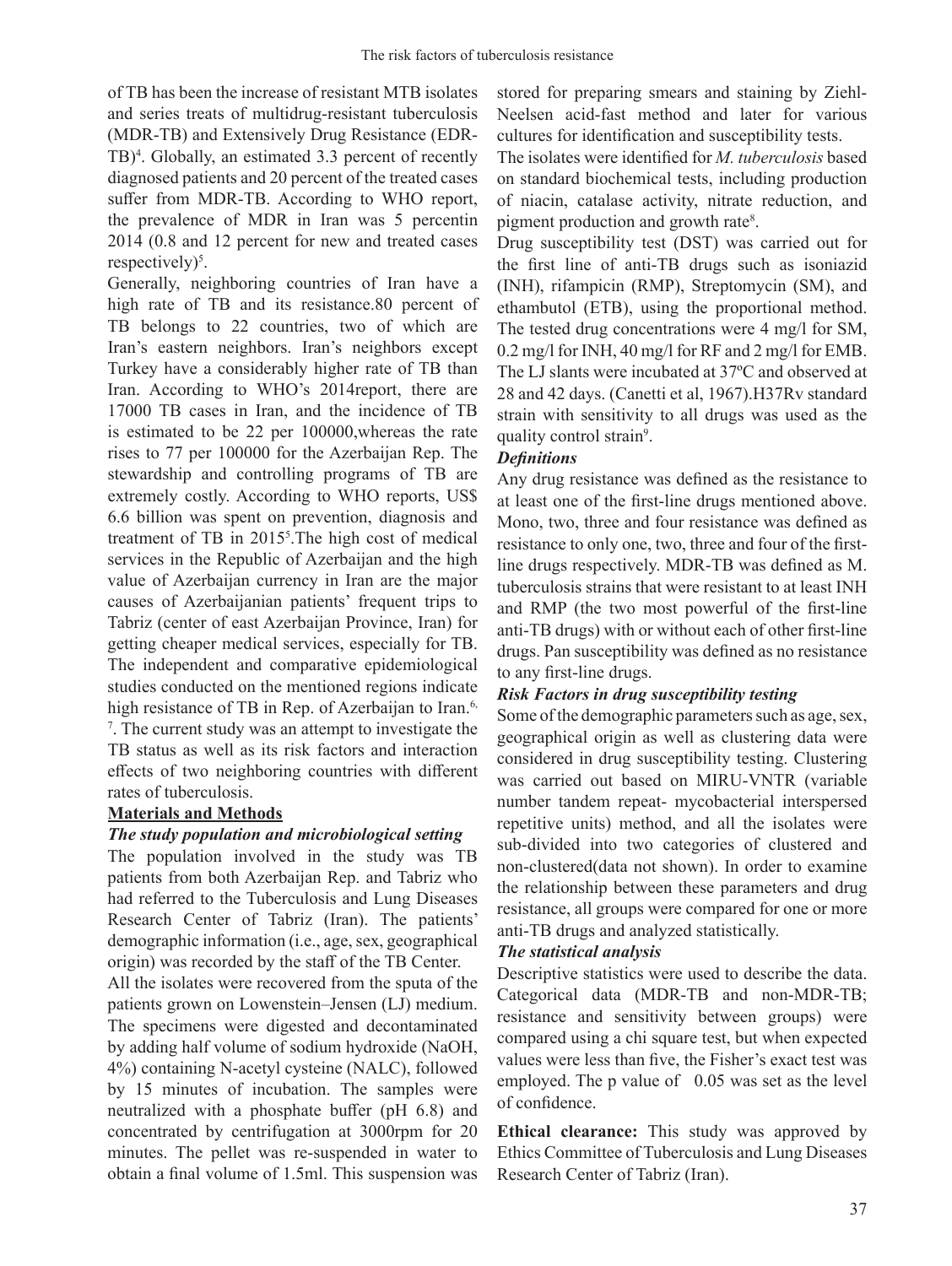## **Results**

### *M. tuberculosis culture results*

Overall, 119 isolates of *M. tuberculosis* were collected from 125 patients between April 2013 and March 2014, and the rest of isolates were excluded for diverse reasons (poor growth, insufficient sample, contamination etc.). Ninety-one of whole isolates(76.47%)belonged to Tabriz and the rest(23.53%) to the Azerbaijan Republic.

# *Clustering and Demographic characteristics of the patients*

The patients were assigned into non-clustered 96(80.67%) and clustered groups 23(19.33%) based on MIRU-VNTR clustering data.49 percent of the

patients (58 patients) were male and 51percent (61 patients) were female; their age range was between 15 and 86 years with an average of 59 years.

# *Drug susceptibility test*

The results showed no statistically difference in the drug susceptibility profile between individual sex and age. The information on drug resistance based on geographical origin and clustering is presented in Table1. The profile of resistance to the first-line drugs for the whole isolates showed that 8.4 percent of the isolates were resistant to isoniazid, 12.6 percent to rifampin, 7.56 percent to ethambutol, and 15.97 percent to streptomycin.

| Table1. Outcomes of drug resistant tuberculosis for geographical origin and clustering. |                     |                  |       |                |                       |                          |           |
|-----------------------------------------------------------------------------------------|---------------------|------------------|-------|----------------|-----------------------|--------------------------|-----------|
| Resistance                                                                              | Geographical Origin |                  |       |                |                       | *Clustering              |           |
|                                                                                         | azr<br>$(n=28)$     | tbz<br>$(n=91)$  | $X^2$ | $\overline{p}$ | Clustered<br>$(n=23)$ | NonClustered<br>$(n=96)$ | Total     |
| <b>INH</b>                                                                              | 7(25)               | 3(3.3)           | 13    | 0.001          | $\mathbf{0}$          | 10(10.42)                | 10(8.4)   |
| <b>RMP</b>                                                                              | 11(39.29)           | 4(4.4)           | 23.66 | 000            | 1(4.35)               | 14(14.58)                | 15(12.6)  |
| <b>EMB</b>                                                                              | 3(10.71)            | 6(6.6)           | 0.52  | 0.44           | 2(8.7)                | 7(7.29)                  | 9(7.56)   |
| SM                                                                                      | 7(25)               | 12(13.19)        | 2.22  | 0.15           | 2(8.7)                | 17(17.7)                 | 19(15.96) |
| Pan Sen                                                                                 | 10(35.71)           | 76(83.52)        | 24.41 | 000            | 18(20.93)             | 68(79.07)                | 86(72.23) |
| <b>Any Drug Res:</b>                                                                    | 18(64.29)           | 15(16.48)        | 24.41 | 000            | 5(21.74)              | 28(78.26)                | 33(27.73) |
| <b>Mono Drug</b>                                                                        | 11(39.29)           | 11(12.09)        | 10.51 | 0.001          | 5(21.74)              | 17(17.7)                 | 22(18.49) |
| <b>INH</b>                                                                              | 2(7.14)             | $\theta$         | 6.61  | 0.054          | $\Omega$              | 2(100)                   | 2(1.68)   |
| <b>RMP</b>                                                                              | 5(17.86)            | $\boldsymbol{0}$ | 16.97 | 0.001          | 1(4.35)               | 4(4.17)                  | 5(4.2)    |
| <b>EMB</b>                                                                              | 1(3.57)             | 3(3.3)           | 0.005 | $\mathbf{1}$   | 2(8.7)                | 2(2.08)                  | 4(3.36)   |
| <b>SM</b>                                                                               | 3(10.71)            | 8(8.8)           | 0.094 | 0.719          | 2(8.7)                | 9(9.38)                  | 11(9.24)  |
| <b>Two Drugs</b>                                                                        | 4(14.28)            | 1(1.1)           | 9.25  | 0.011          | $\boldsymbol{0}$      | 5(5.21)                  | 5(4.2)    |
| <b>INH+RMP</b>                                                                          | 3(10.71)            | $\boldsymbol{0}$ | 10    | 0.012          | $\boldsymbol{0}$      | 3(3.13)                  | 3(2.52)   |
| EMB+SM                                                                                  | 1(3.57)             | $\boldsymbol{0}$ | 3.28  | 0.235          | $\boldsymbol{0}$      | 1(1.04)                  | 1(0.84)   |
| RMP+SM                                                                                  | $\mathbf{0}$        | 1(1.1)           | 0.31  | $\mathbf{1}$   | $\theta$              | 1(1.04)                  | 1(0.84)   |
| <b>THREE Drugs</b>                                                                      | 3(10.71)            | $\overline{0}$   | 10    | 0.012          | $\boldsymbol{0}$      | 3(3.13)                  | 3(2.52)   |
| RMP+INH+SM                                                                              | 2(7.14)             | $\overline{0}$   | 6.61  | 0.054          | $\boldsymbol{0}$      | 2(2.08)                  | 2(1.68)   |
| RMP+EMB+SM                                                                              | 1(3.57)             | $\boldsymbol{0}$ | 3.28  | 0.235          | $\boldsymbol{0}$      | 1(1.04)                  | 1(0.84)   |
| All Drugs                                                                               | $\boldsymbol{0}$    | 3(3.3)           | 0.95  | $\mathbf{1}$   | $\boldsymbol{0}$      | 3(3.13)                  | 3(2.52)   |
| <b>MDR-TB</b>                                                                           | 5(17.86)            | 3(3.3)           | 7.24  | 0.017          | $\pmb{0}$             | 8(8.33)                  | 8(6.72)   |

azr, republic of Azerbaijan; tbz, Tabriz; INH, isoniazid; RMP, rifampicin; SM, Streptomycin and EMB, ethambutol; MDR-TB, multidrug-resistant tuberculosis.

isolates were resistant at least to one drug, while this amount was  $16.48$  percent for Tabriz (p=0). The drug resistance of Azerbaijanians' isolates was characterized as: mono drug 39.29 percent (only INH, RMP, EMB or SM), two drugs 14.28 percent (INH+RMP or EMB+SM), three drugs 10.71 percent

Accordingly, 64.29 percent of Azerbaijanians'

\**p* value ˃0.05were calculated for clustering results. Generally, 27.73 percent of the isolates were any drug resistance and 72.27 percent was pan susceptible.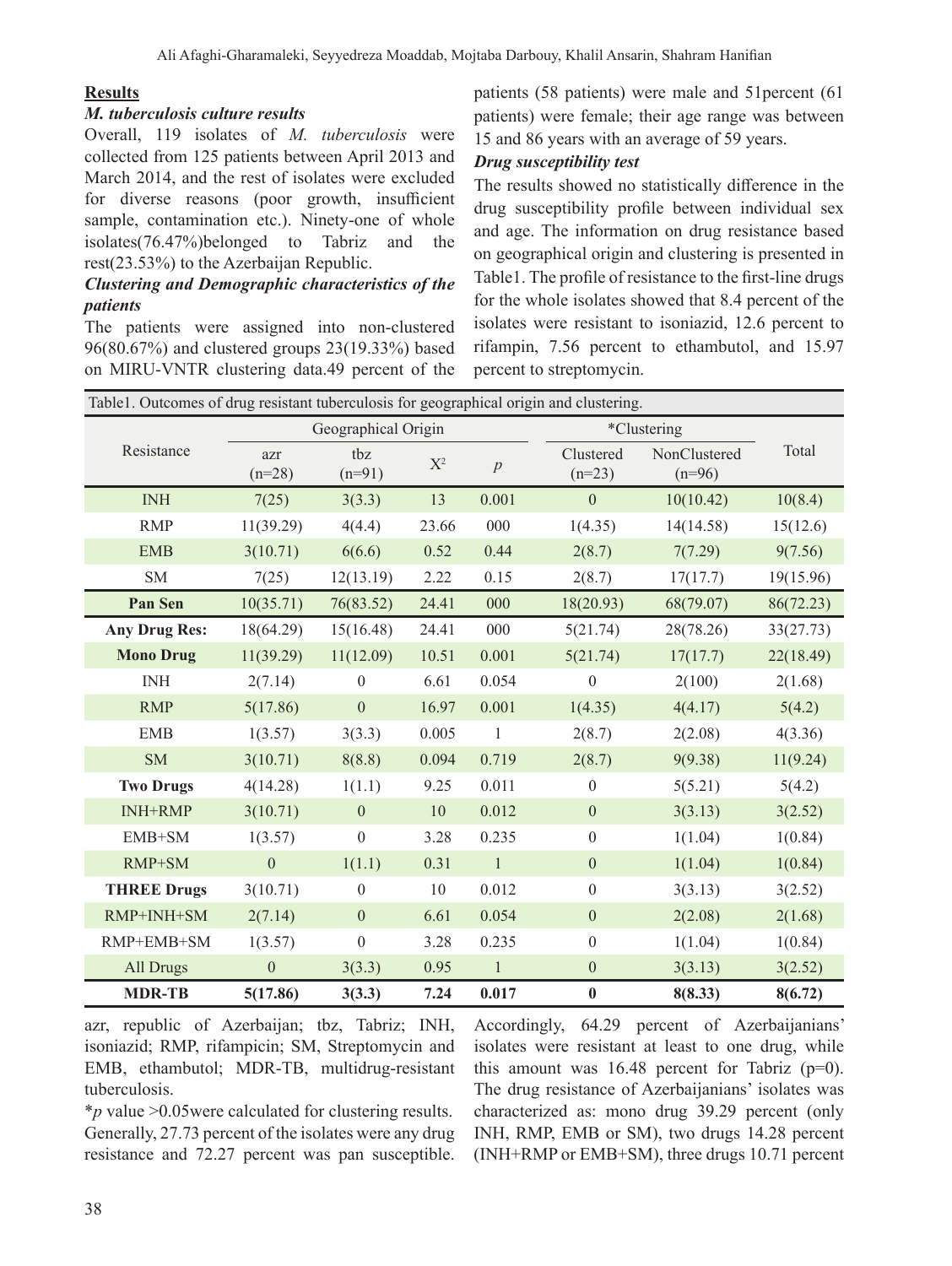(RMP+EMB+SM or RMP+INH+SM),and the drug resistance of the isolates from Tabrizi patients was characterized as: mono drug 12.9 percent (only EMB or SM), two drugs 1.1 percent (RMP+SM), four drugs 3.3 percent (RMP+ INH+EMB+SM). Drug resistance calculated for the clustered and nonclustered isolates was 21.74 percent and 78.26 percent respectively.All 'any drug resistant'clustered isolates were mono drug resistant, while the non-clustered ones were contained in each group. Furthermore, 5(17.86percent) isolates from Azerbaijanians and 3(3.3percent) from Tabrizi patients were MDR-TB respectively.

### **Discussion**

This comparative study was carried out to determine the prevalence as well as the risk factors in Mycobacterium tuberculosis resistance in the patients of two neighboring countries (Azerbaijan Rep. and Tabriz located in Iran) with high amount of travelling between them and with different rates of TB. The Province of east Azerbaijan, Iran hosts patients from several neighboring countries, in particular Republic of Azerbaijan. For decades, patients from the Rep. of Azerbaijan have regularly been travelling to medical centers of Tabriz to get cheaper services, especially for tuberculosis. The number of such patients increased from 12% in 2003 to 22% in 2012. The Republic of Azerbaijan has a relatively high rate of TB with76/100000, while this ratefallsto22/100000 for Tabriz (northwest of Iran).The rate of MDR-TB is reportedly 28.6% in the Rep. of Azerbaijan, whereas it is about 1.9% in East Azerbaijan Province of Iran<sup>6</sup>. In this study, resistance to at least one drug of the first line of anti-TB drugs was 23.73 percent (33 of 119 cases). A higher proportion of this resistance was found in the isolates from Azerbaijanian patients. 64.29 percent of the isolates from Azerbaijan and 16.48 percent from Tabriz were TB resistant. Resistance toisoniazid, rifampicin, ethambutol and streptomycin were 8.4, 12.6, 7.56 and 15.97 percent respectively. The rate of resistance and its geographical profile are different. The current study showed that 25 and 39.29 percent of Azerbaijanian patients and 3.3 and 4.4 percent of Tabrizi patients were resistant to INH and RMP, implying that nationality could be a significant risk factor to any drug resistance(p=0.00)and RMP and INH (p=0.001 and 000 respectively) but not to EMB and SM resistance  $(p>0.05)$ . These results and the results from other regions of Iran that relate to high TB countries appeared low prevalence of TB resistance in the northwest to the other parts of Iran10-

 $14$ . On the other hand, the resistance profiles of Iran and its neighboring countries with high prevalence of TB are different. Accordingly, the highest prevalence of drug resistance in Iran is associated with streptomycin and ethambutol but not with rifampin and isoniazid antibiotics, while rifampin and isoniazid are the two main drugs against M. tuberculosis. According to WHO as well as reports from across the world, the rate of resistance to streptomycin is high and has some connection with the widespread use of these antibiotic against a variety of infections in the past<sup>5,</sup> 15, 16. The present study revealed that the effectiveness of the first-line drugs on Azerbaijanian patients was of the pattern: rifampin < isoniazid= streptomycin < ethambutol, but this pattern for patients from Tabriz was: streptomycin  $\leq$  ethambutol  $\leq$  rifampin <isoniazid.

Concerning the relationship between resistance to the first-line anti-TBdrugs and other demographic factors such as sex, age and also clustering based on MIRU-VNTR, the study found no statistically significant effect of these factors on resistance( $p$  $>$ 0.05).

This study suffers from some limitations. First, Iranian patients outnumbered Azerbaijanian ones. Second, more detailed demographic information of Azerbaijanian patients was not available to study the effect of further risk factors of TB resistance.

One of the main concerns of the modern world in treating TB is multi-drug resistance tuberculosis (MDR-TB.), which is defined in relation torifampin and isoniazid resistance. In the present study, 6.72 percent of the whole isolates were MDR and 62.5 percent of them belonged to the patients from Azerbaijan Republic. According to the results, the prevalence of MDR in the Azerbaijan Rep. and east Azerbaijan province of Iran was estimated to be 17.86 and 3.3 percent, respectively. Based on the other results obtained from the both mentioned regions, the rate of MDR is about the same amount was reported.<sup>17-20</sup>.

#### **Conclusion**

This cross-sectional study showed that in spite of a high amount of travel and relationship between Azerbaijan Rep. (as a country with high TB incidence) and east Azerbaijan province of Iran, it was found to be of any effect on the features of TB resistance. The status of the Azerbaijan Rep. is worse than Iran in respect to TB prevalence and resistance. The prevalence of each drug resistance, especially to the main anti-TB drugs (RMP&INH), was statistically high. The problem becomes more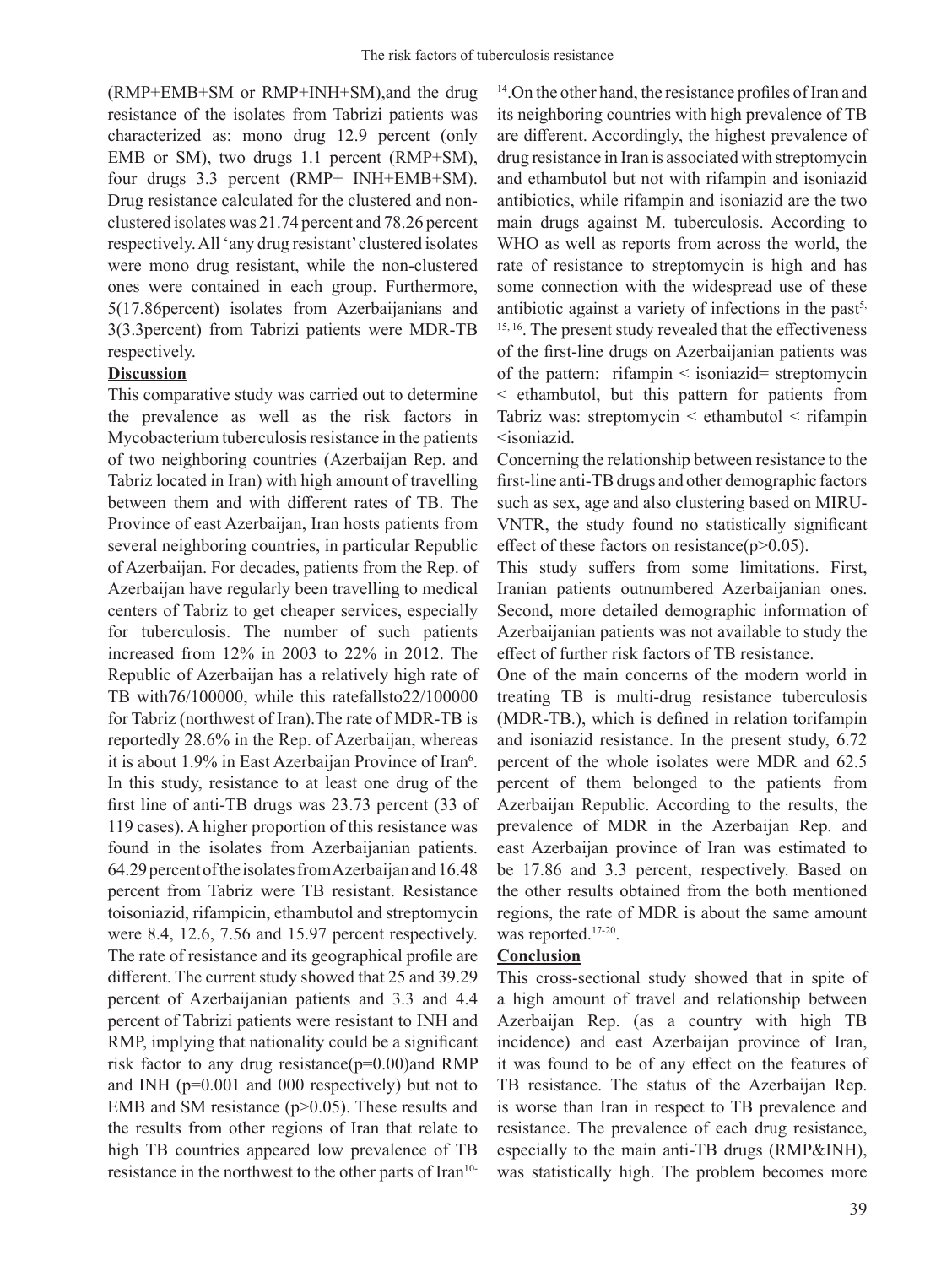complicated with the emergence of the multidrugresistant TB. Since the medical services offered in Tabriz (Iran) to Azerbaijanians can contribute to the risk of TB transmission as well as its resistance, it is suggested that medical centers be established on the border between Azerbaijan and Iran so that the likely spread of the disease into Iran can be curbed.

## *Acknowledgement*

The authors would like to thank the members of the Tuberculosis and Lung Disease Research Center of Tabriz, especially Mr Zarei and Ms Seyyedi for their cooperation.

## *Conflict of interest statement*

We declare that we have no conflict of interests. **Authors' Contribution:** Data gathering and idea owner of this study: Ali Afaghi-Gharamaleki Study design: Ali Afaghi-Gharamaleki, Seyyedreza Moaddab Data gathering: Ali Afaghi- Seyyedreza Moaddab, Mojtaba Darbouy Writing and submitting manuscript: Ali Afaghi-Gharamaleki, KhalilAnsarin, Shahram Hanifian Editing and approval of final draft: Ali Afaghi-Gharamaleki, Seyyedreza Moaddab, Mojtaba Darbouy, KhalilAnsarin, Shahram Hanifian